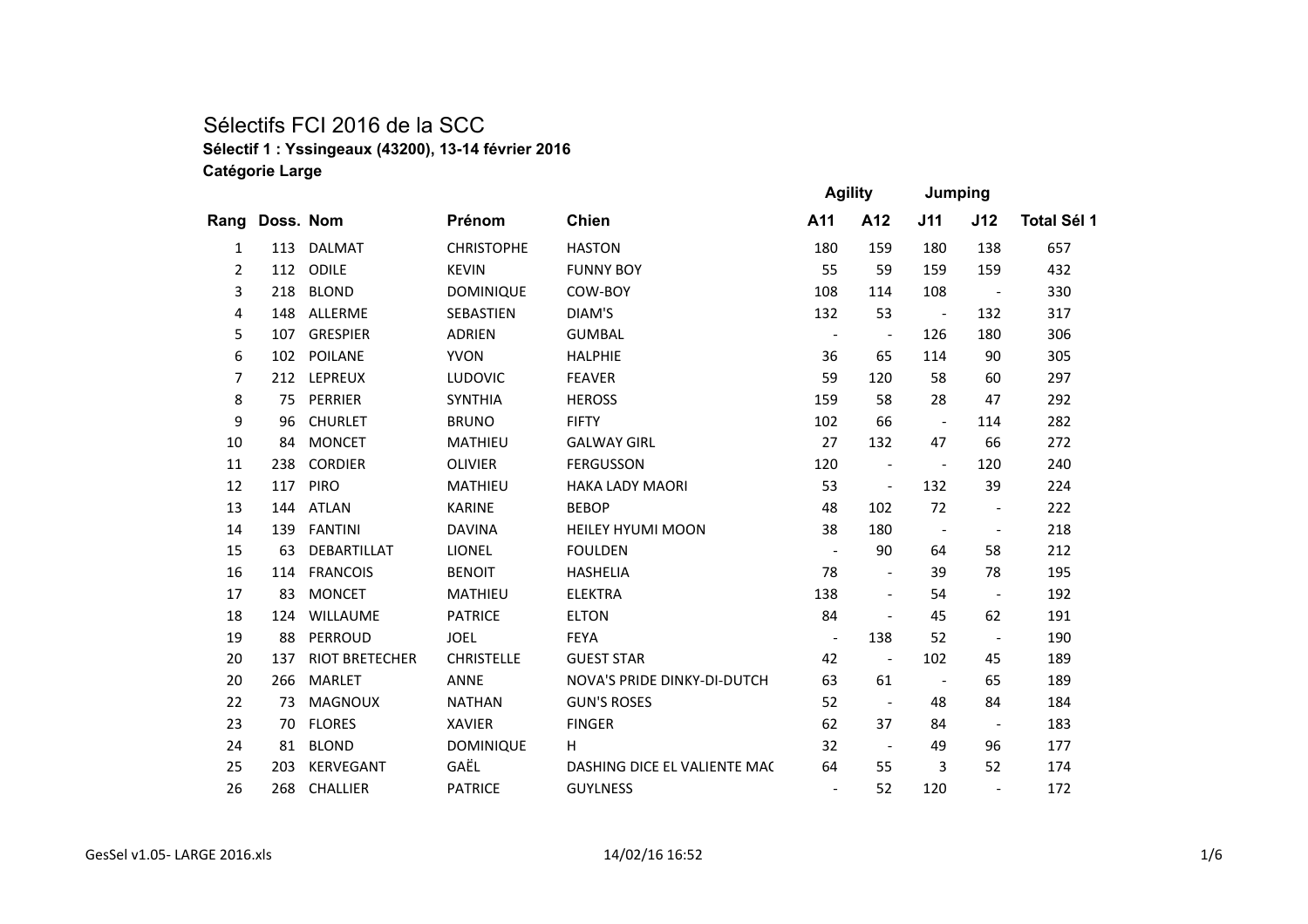| Rang | Doss. Nom |                  | Prénom          | <b>Chien</b>                      | A11                          | A12                      | J11                      | J12                      | Total Sél 1 |
|------|-----------|------------------|-----------------|-----------------------------------|------------------------------|--------------------------|--------------------------|--------------------------|-------------|
| 27   | 278       | <b>DUBECHOT</b>  | <b>FRANCOIS</b> | <b>ULTIMA</b>                     | $\overline{\phantom{a}}$     | $\overline{\phantom{a}}$ | 96                       | 72                       | 168         |
| 28   | 215       | <b>MORIZE</b>    | <b>NASTASYA</b> | <b>BUTTERFLY</b>                  | 26                           | 84                       | 30                       | 27                       | 167         |
| 29   |           | 231 CHURLET      | <b>BRUNO</b>    | DOO-IT                            | 43                           | $\blacksquare$           | 66                       | 57                       | 166         |
| 30   | 223       | <b>DREYER</b>    | <b>GEOFFREY</b> | <b>DINNA</b>                      | 126                          | $\sim$                   | 38                       | $\sim$ $-$               | 164         |
| 31   | 127       | <b>MULLER</b>    | REYNALD         | <b>FIFA</b>                       | 65                           | 50                       | $\overline{\phantom{a}}$ | 44                       | 159         |
| 32   | 68        | <b>THOMAS</b>    | <b>THIERRY</b>  | <b>GUCCI CARTEAM</b>              | 18                           | $\overline{\phantom{a}}$ | 138                      | $\overline{\phantom{a}}$ | 156         |
| 33   | 236       | <b>CASTEL</b>    | <b>BERTRAND</b> | <b>ICE</b>                        | 60                           | $\overline{\phantom{a}}$ | 90                       | $\blacksquare$           | 150         |
| 34   | 104       | ORAND            | <b>JULIEN</b>   | <b>GET 27</b>                     | 72                           | $\overline{\phantom{a}}$ | 29                       | 46                       | 147         |
| 35   | 250       | <b>ESPINOSA</b>  | <b>MICHAEL</b>  | <b>REGLISSE</b>                   | $\overline{\phantom{a}}$     | 51                       | 57                       | 37                       | 145         |
| 36   | 206       | TRAVERSAZ        | <b>INGRID</b>   | <b>DELKISS DREAM FROM CEVENNE</b> | $\overline{\phantom{a}}$     | 44                       | 59                       | 35                       | 138         |
| 37   | 99        | <b>DURAND</b>    | <b>FREDERIC</b> | <b>FIRST</b>                      | $\qquad \qquad \blacksquare$ | $\overline{\phantom{a}}$ | 78                       | 59                       | 137         |
| 38   | 261       | <b>FROMAUX</b>   | <b>FABRICE</b>  | CALI                              | 37                           | 60                       | 31                       | 5                        | 133         |
| 39   | 126       | DE MONTCUIT      | ERWANN          | <b>EDELWEISS</b>                  | $\overline{\phantom{a}}$     | $\overline{\phantom{a}}$ | $\overline{\phantom{a}}$ | 132                      | 132         |
| 40   | 103       | ORAND            | JULIEN          | <b>HEVER</b>                      | $\overline{\phantom{a}}$     | $\overline{\phantom{a}}$ | 21                       | 108                      | 129         |
| 41   | 234       | <b>CRETTE</b>    | <b>MAUD</b>     | <b>CHIARA</b>                     | $\overline{\phantom{a}}$     | 48                       | 25                       | 55                       | 128         |
| 42   | 89        | <b>BAUDHUIN</b>  | <b>JUSTINE</b>  | <b>HOSS</b>                       | $\overline{\phantom{a}}$     | 126                      | $\overline{\phantom{a}}$ | $\overline{a}$           | 126         |
| 43   | 211       | <b>JACQUEMIN</b> | <b>NATHALIE</b> | <b>G'LEEN</b>                     | $\overline{\phantom{a}}$     | 96                       | 24                       | $\overline{\phantom{a}}$ | 120         |
| 44   |           | 132 ARIBART      | <b>OLIVIER</b>  | <b>GOODBYE</b>                    | $\overline{\phantom{a}}$     | 108                      | $\overline{\phantom{a}}$ | 11                       | 119         |
| 45   | 101       | <b>MAIDON</b>    | LUC             | DAN-AR-BRAZ                       | 11                           | 64                       | $\overline{\phantom{a}}$ | 42                       | 117         |
| 45   | 150       | <b>RABY</b>      | MARILYNE        | CLEVERNEELHABYMYSIDE              | 66                           | $\sim$                   | 51                       | $\sim$                   | 117         |
| 47   | 258       | <b>MIGNOT</b>    | <b>LUCIENNE</b> | <b>GAIA</b>                       | 35                           | 41                       | $\overline{\phantom{a}}$ | 40                       | 116         |
| 48   | 204       | TRAVERSAZ        | <b>INGRID</b>   | <b>GLASGOW CARTEAM</b>            | $\overline{\phantom{a}}$     | $\overline{\phantom{a}}$ | 61                       | 54                       | 115         |
| 49   | 95        | <b>LESCURE</b>   | <b>CELINE</b>   | <b>KARMEN FROM OLIONSHOUSE</b>    | 114                          | $\overline{\phantom{a}}$ | $\overline{\phantom{a}}$ | $\overline{\phantom{a}}$ | 114         |
| 50   | 143       | <b>WILLAUME</b>  | <b>BEATRICE</b> | D'EB                              | 50                           | $\overline{\phantom{a}}$ | $\overline{\phantom{a}}$ | 61                       | 111         |
| 51   | 85        | <b>CRESSON</b>   | <b>LAURENT</b>  | <b>HAIKIDO</b>                    | 33                           | 63                       | $\overline{\phantom{a}}$ | 13                       | 109         |
| 52   | 105       | <b>KWASNY</b>    | LEA             | <b>GUINNESS DARK</b>              | $\overline{\phantom{a}}$     | 72                       | $\overline{\phantom{a}}$ | 34                       | 106         |
| 53   |           | 142 ADYNS        | <b>OLIVIER</b>  | <b>GAP IN BLACK</b>               | $\overline{\phantom{a}}$     | $\sim$                   | 56                       | 49                       | 105         |
| 54   |           | 262 FROMAUX      | <b>FABRICE</b>  | <b>EVE</b>                        | $\overline{\phantom{a}}$     | 78                       | 11                       | 15                       | 104         |
| 54   | 77        | <b>GARNIER</b>   | SANDRINE        | <b>HEAVEN</b>                     | $\overline{\phantom{a}}$     | 62                       | 42                       | $\overline{\phantom{a}}$ | 104         |
| 56   |           | 76 JACQUEMIN     | SYLVAIN         | <b>HANDLY</b>                     | $\overline{\phantom{a}}$     | $\overline{\phantom{a}}$ | $\overline{\phantom{a}}$ | 102                      | 102         |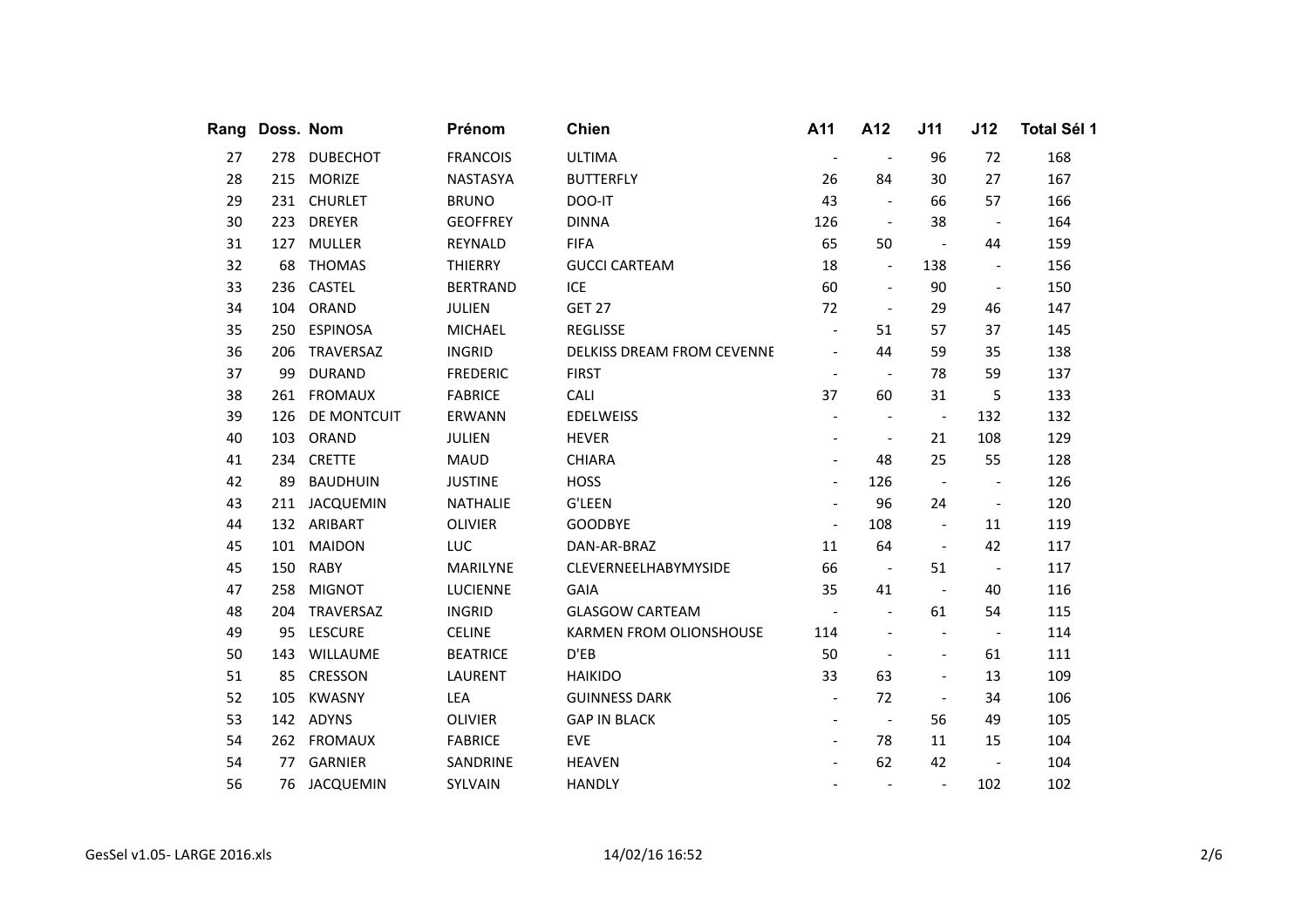| Rang | Doss. Nom |                   | Prénom           | <b>Chien</b>                | A11                      | A12                      | J11                      | J12                      | Total Sél 1 |
|------|-----------|-------------------|------------------|-----------------------------|--------------------------|--------------------------|--------------------------|--------------------------|-------------|
| 56   | 222       | <b>BALTAZAR</b>   | <b>JOSE</b>      | ELEVEN-TARASA               | 46                       | $\frac{1}{2}$            | $\overline{\phantom{a}}$ | 56                       | 102         |
| 58   | 249       | LABBE             | <b>NOLWENN</b>   | <b>G'METIS</b>              | 30                       | $\overline{\phantom{a}}$ | 65                       | 6                        | 101         |
| 58   | 129       | <b>DUMONT</b>     | <b>CECILE</b>    | <b>GUESS</b>                | $\overline{\phantom{a}}$ | $\overline{\phantom{a}}$ | 53                       | 48                       | 101         |
| 60   | 256       | <b>DELESCLUSE</b> | <b>ESTELLE</b>   | <b>HEAVEN</b>               | 34                       | $\overline{\phantom{a}}$ | 50                       | 16                       | 100         |
| 60   | 116       | <b>MELAIN</b>     | <b>EMMANUEL</b>  | <b>MAWLCH KORA</b>          | 96                       | $\overline{\phantom{a}}$ | 4                        | $\overline{\phantom{a}}$ | 100         |
| 62   | 65        | ALLIO             | JÉRÉMY           | <b>G'CARLITO</b>            | $\overline{\phantom{a}}$ | 38                       | 41                       | 17                       | 96          |
| 62   | 121       | <b>HUBAUT</b>     | <b>BENEDICTE</b> | <b>HOOPS</b>                | 45                       | $\sim$                   | 23                       | 28                       | 96          |
| 64   | 62        | DEBARTILLAT       | LIONEL           | <b>DUNS</b>                 | 22                       | 40                       | $\overline{7}$           | 24                       | 93          |
| 65   | 259       | <b>RACAPE</b>     | <b>VIRGINIE</b>  | <b>DIONE FROM RODEO</b>     | 47                       | 43                       | $\qquad \qquad -$        | $\sim$                   | 90          |
| 65   | 135       | <b>TUIS</b>       | <b>SOPHIA</b>    | <b>HOT FEVER</b>            | $\overline{\phantom{a}}$ | 57                       | $\overline{a}$           | 33                       | 90          |
| 65   | 246       | <b>PASTEUR</b>    | RÉMI             | <b>DUNDEE</b>               | 90                       | $\overline{\phantom{a}}$ | $\overline{\phantom{a}}$ | $\overline{\phantom{a}}$ | 90          |
| 68   | 149       | LERAT             | JULIE            | <b>FIGHT OFF LIMITS</b>     | 29                       | $\overline{\phantom{a}}$ | 60                       | $\overline{\phantom{a}}$ | 89          |
| 69   | 130       | LE BIZEC          | <b>ANTOINE</b>   | <b>H'FUNK</b>               | 23                       | $\overline{\phantom{a}}$ | $\overline{\phantom{a}}$ | 64                       | 87          |
| 70   |           | 210 FLORES        | SANDRINE         | <b>FEELING</b>              | 44                       | $\overline{\phantom{a}}$ | 12                       | 30                       | 86          |
| 71   | 115       | <b>CLAUDON</b>    | <b>JULIE</b>     | <b>GOLDEN EYES</b>          | $\sim$                   | 47                       | $\overline{\phantom{a}}$ | 38                       | 85          |
| 72   |           | 241 HENRY         | AMANDINE         | E'PEACE AND LOVE            | 61                       | $\overline{\phantom{a}}$ | $\overline{\phantom{a}}$ | 22                       | 83          |
| 73   | 274       | <b>BOLLAERT</b>   | GAELLE           | FREE RED COOPER             | 20                       | $\sim$                   | 62                       | $\blacksquare$           | 82          |
| 73   | 91        | <b>TALVARD</b>    | <b>OCEANE</b>    | <b>FRIPOUILLE</b>           | $\overline{\phantom{a}}$ | 42                       | 40                       | $\overline{\phantom{a}}$ | 82          |
| 75   | 122       | BIELLE-BIDALOT    | <b>GREGORY</b>   | HIGHTECH FIREWORKS OFF JERL | $\overline{\phantom{a}}$ | 54                       | 27                       | $\overline{\phantom{a}}$ | 81          |
| 75   | 226       | <b>MICHAUD</b>    | SOLENNE          | <b>ELKA</b>                 | 15                       | $\blacksquare$           | 16                       | 50                       | 81          |
| 77   | 136       | <b>TUIS</b>       | <b>SOPHIA</b>    | <b>FAME</b>                 | 41                       | $\overline{\phantom{a}}$ | $\overline{\phantom{a}}$ | 31                       | 72          |
| 78   | 141       | <b>GUILLEMOT</b>  | <b>ANTHONY</b>   | <b>INOX</b>                 | 58                       | $\overline{\phantom{a}}$ | $\overline{\phantom{a}}$ | 10                       | 68          |
| 79   |           | 214 ABIVEN        | <b>HERVE</b>     | D'JAZZY'N BLACK             | $\overline{\phantom{a}}$ | 45                       | 22                       | $\sim$                   | 67          |
| 79   | 205       | TRAVERSAZ         | <b>INGRID</b>    | CALHAAN                     | $\overline{\phantom{a}}$ | $\overline{\phantom{a}}$ | 14                       | 53                       | 67          |
| 81   | 145       | <b>MATEO</b>      | <b>DAMIEN</b>    | <b>ELIS</b>                 | 28                       | $\overline{\phantom{a}}$ | $\overline{\phantom{a}}$ | 36                       | 64          |
| 82   | 90        | SOUDANT           | <b>PASCAL</b>    | D'JESST                     | $\overline{\phantom{a}}$ |                          | $\overline{\phantom{a}}$ | 63                       | 63          |
| 82   | 265       | <b>MARTIN</b>     | <b>MARC</b>      | <b>DIABOLO</b>              | $\overline{\phantom{a}}$ | $\overline{\phantom{a}}$ | 63                       | $\overline{\phantom{a}}$ | 63          |
| 84   | 93        | <b>CACHAT</b>     | REMI             | <b>HAKYRA</b>               | 57                       | $\overline{a}$           | $\overline{\phantom{a}}$ | $\overline{2}$           | 59          |
| 85   | 272       | LIOCHON           | <b>ALAIN</b>     | <b>EXCEL</b>                | $\overline{\phantom{a}}$ | $\overline{\phantom{a}}$ | 33                       | 25                       | 58          |
| 86   |           | 72 PACATI         | <b>ANTHONY</b>   | <b>DERBY</b>                | $\qquad \qquad -$        | 56                       | $\overline{\phantom{a}}$ | $\overline{\phantom{a}}$ | 56          |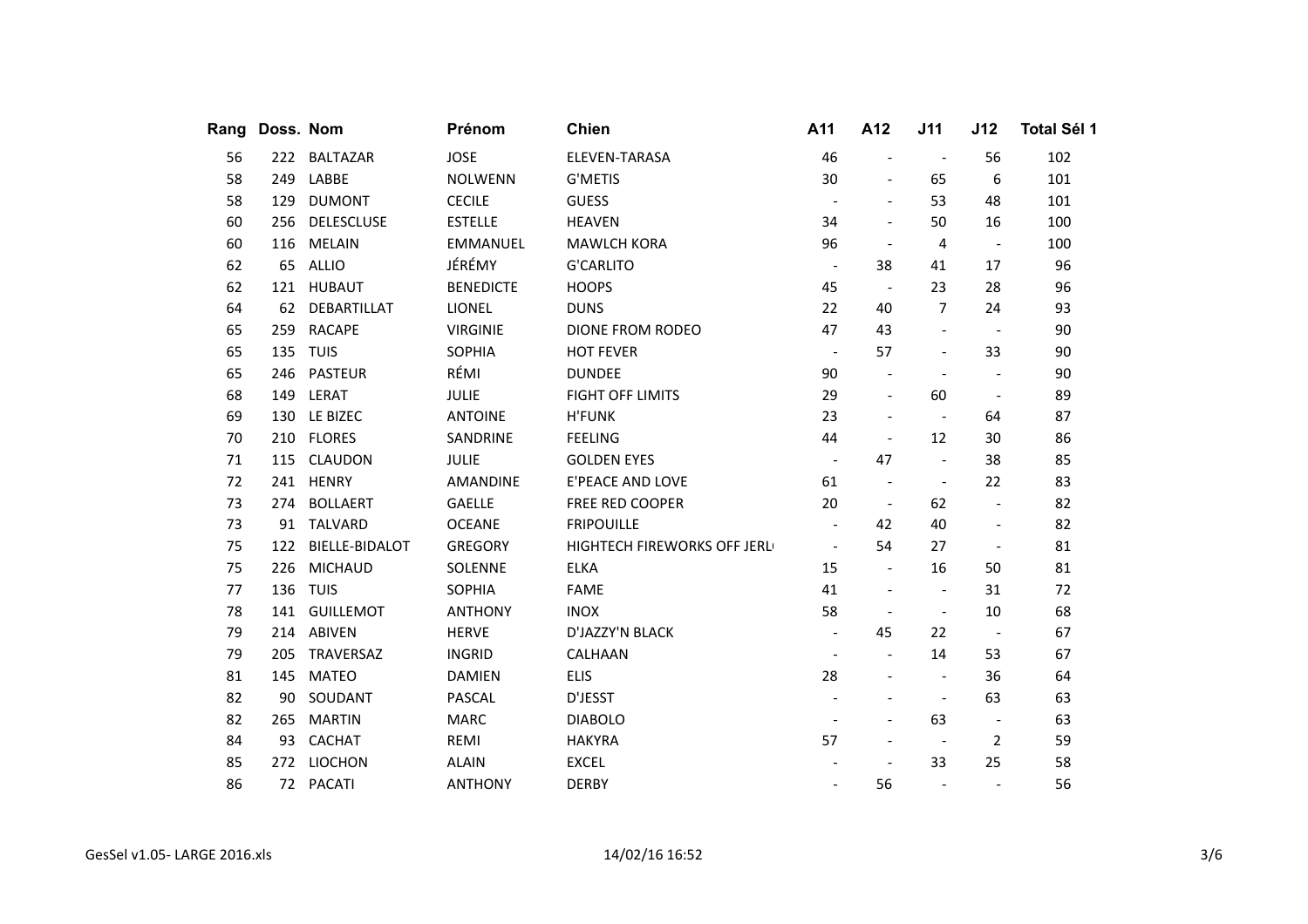| Rang | Doss. Nom |                  | Prénom             | <b>Chien</b>                      | A11                      | A12                      | J11                      | J12                      | <b>Total Sél 1</b> |
|------|-----------|------------------|--------------------|-----------------------------------|--------------------------|--------------------------|--------------------------|--------------------------|--------------------|
| 86   | 110       | CHOMIENNE        | <b>JEREMY</b>      | <b>ELIUM</b>                      | 56                       | $\overline{a}$           |                          | $\overline{a}$           | 56                 |
| 86   | 147       | ZANOTTI          | <b>ALAIN</b>       | <b>GUISMO</b>                     | 17                       | 39                       |                          | $\overline{\phantom{a}}$ | 56                 |
| 89   | 64        | <b>MELIN</b>     | <b>PHILIPPE</b>    | <b>GUESS</b>                      | $\overline{\phantom{a}}$ | $\blacksquare$           | 55                       | $\overline{\phantom{a}}$ | 55                 |
| 89   | 100       | GUY              | MYLÈNE             | <b>ELBOY</b>                      | $\overline{\phantom{a}}$ | $\overline{\phantom{a}}$ | 32                       | 23                       | 55                 |
| 91   | 140       | AMOUROUX         | <b>THIERRY</b>     | ET TOC                            | 54                       |                          | $\overline{\phantom{a}}$ | $\overline{\phantom{a}}$ | 54                 |
| 92   | 208       | <b>MULLER</b>    | <b>NATHAN</b>      | ALICE AUS ENYY'S KELPIE FAMILI    |                          |                          | 34                       | 18                       | 52                 |
| 93   | 264       | <b>MORIN</b>     | <b>CHARLOTTE</b>   | FEELING-OF-FREEDOM                |                          |                          | $\blacksquare$           | 51                       | 51                 |
| 93   | 86        | <b>ANTONI</b>    | <b>MICHEL</b>      | <b>DJOYCE</b>                     | 51                       | $\overline{\phantom{a}}$ | $\overline{a}$           | $\overline{a}$           | 51                 |
| 95   | 119       | PRENEY           | <b>JEROME</b>      | <b>GRAFFITI</b>                   | $\overline{\phantom{a}}$ | 49                       |                          | $\overline{\phantom{a}}$ | 49                 |
| 95   | 66        | <b>COROLLER</b>  | ERWANN             | FAR WEST LEGEND                   | 49                       |                          |                          | $\overline{\phantom{a}}$ | 49                 |
| 97   | 133       | RUIZ             | STÉPHANIE          | <b>HOUAF</b>                      | 19                       | $\overline{\phantom{a}}$ | $\overline{a}$           | 29                       | 48                 |
| 98   | 98        | <b>COURDY</b>    | <b>MARIE LAURE</b> | <b>DJUNE</b>                      | $\overline{\phantom{a}}$ | 46                       |                          |                          | 46                 |
| 98   | 79        | <b>MORIZE</b>    | <b>NASTASYA</b>    | <b>GAYA DITE GRAINE-DE-FOLIE</b>  |                          | $\blacksquare$           | 46                       |                          | 46                 |
| 100  | 244       | CHASSAING        | MATHIEU            | <b>FRENCH KISS</b>                |                          | $\overline{\phantom{a}}$ | 44                       | $\overline{\phantom{a}}$ | 44                 |
| 101  | 118       | <b>BOUILLOT</b>  | <b>CHRISTELLE</b>  | <b>HYANKEE</b>                    |                          |                          | $\overline{\phantom{a}}$ | 43                       | 43                 |
| 101  | 131       | <b>AUTISSIER</b> | <b>ASTRID</b>      | <b>ENJOY</b>                      |                          | $\blacksquare$           | 43                       | $\overline{\phantom{a}}$ | 43                 |
| 103  | 92        | SANCHEZ          | <b>YVES</b>        | <b>FUDJI</b>                      |                          |                          | $\sim$                   | 41                       | 41                 |
| 104  |           | 267 RUIZ         | <b>STÉPHANIE</b>   | <b>GADOUILLE DU FOND DES PRES</b> |                          |                          | 36                       | 4                        | 40                 |
| 104  | 257       | <b>MIGNOT</b>    | <b>DAVID</b>       | <b>HINA</b>                       | 40                       |                          | $\overline{\phantom{a}}$ | $\overline{\phantom{a}}$ | 40                 |
| 106  | 271       | <b>BATAILLE</b>  | LAËTITIA           | <b>DELIGHT</b>                    | 39                       | $\overline{a}$           |                          | $\overline{\phantom{a}}$ | 39                 |
| 107  | 207       | <b>GANDREY</b>   | LAURENT            | <b>GESKO</b>                      |                          | $\overline{\phantom{a}}$ | 38                       | $\overline{\phantom{a}}$ | 38                 |
| 108  | 74        | <b>MAGNOUX</b>   | <b>CHARLENE</b>    | <b>FASHION</b>                    |                          |                          | 35                       | $\overline{\phantom{a}}$ | 35                 |
| 109  | 240       | LE MIGNOT        | <b>ELODIE</b>      | <b>HEVEA</b>                      | 25                       |                          | $\overline{\phantom{a}}$ | 9                        | 34                 |
| 110  | 97        | <b>HUITOREL</b>  | ALEXANDRINE        | <b>HUP</b>                        | $\overline{\phantom{a}}$ |                          | $\overline{\phantom{a}}$ | 32                       | 32                 |
| 111  | 233       | <b>CORDIER</b>   | <b>DANIELLE</b>    | <b>CAMPECHE</b>                   | 12                       |                          | $\overline{a}$           | 19                       | 31                 |
| 111  | 239       | LAINI            | <b>MYRIAM</b>      | <b>GYAIL</b>                      | 31                       |                          | $\overline{\phantom{a}}$ | $\overline{\phantom{a}}$ | 31                 |
| 113  | 216       | WEXLER           | <b>DOMINIQUE</b>   | CHAYAN                            | 24                       | $\blacksquare$           | 5                        | $\blacksquare$           | 29                 |
| 114  | 255       | PIEDOUE          | <b>JULIEN</b>      | <b>GAIA</b>                       |                          |                          | 6                        | 21                       | 27                 |
| 115  | 220       | <b>MERLET</b>    | <b>JEAN-PIERRE</b> | G ' JAÏPUR                        |                          |                          | 26                       | $\overline{\phantom{a}}$ | 26                 |
| 115  |           | 106 VIARD        | <b>DANIEL</b>      | <b>ERMES</b>                      |                          | $\overline{\phantom{a}}$ | $\overline{\phantom{a}}$ | 26                       | 26                 |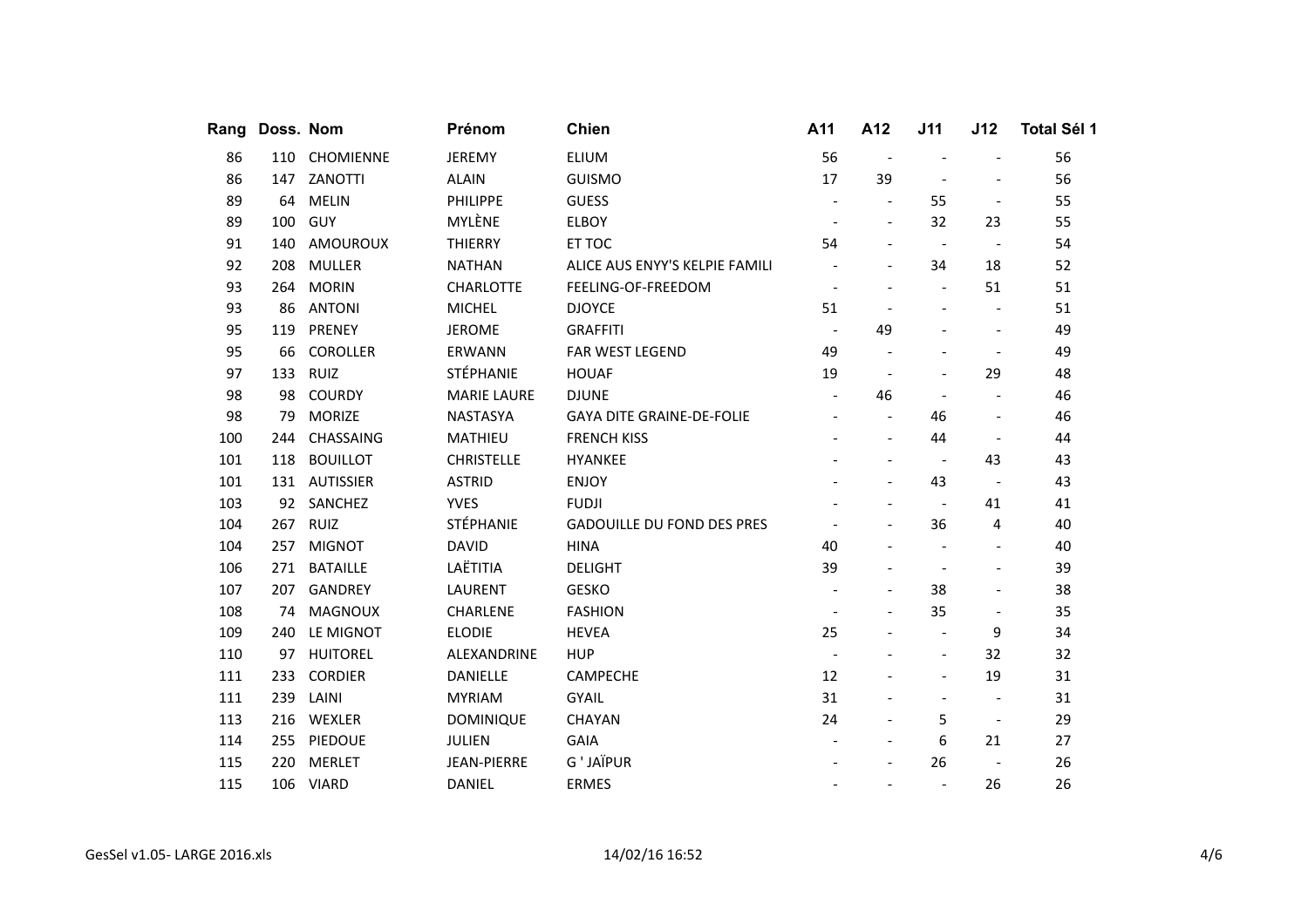|     | Rang Doss. Nom |                  | Prénom           | <b>Chien</b>                     | A11 | A12                      | J11                      | J12                      | <b>Total Sél 1</b>       |
|-----|----------------|------------------|------------------|----------------------------------|-----|--------------------------|--------------------------|--------------------------|--------------------------|
| 117 |                | 78 LISBET        | <b>JEREMY</b>    | <b>EXTASY</b>                    | 13  |                          | $\overline{\phantom{a}}$ | 12                       | 25                       |
| 117 | 80             | <b>DOUGNON</b>   | <b>NELLY</b>     | <b>GLAZIK</b>                    | 16  | $\overline{\phantom{a}}$ | 9                        | $\overline{a}$           | 25                       |
| 119 | 225            | <b>FEUILLET</b>  | LAURENT          | <b>GOOD LUCK</b>                 | 21  |                          |                          |                          | 21                       |
| 120 | 94             | <b>STEEN</b>     | <b>FLORIE</b>    | IBAÏ - ONA                       |     | $\overline{\phantom{a}}$ | 20                       | $\overline{\phantom{a}}$ | 20                       |
| 120 | 87             | WEBER            | <b>MICHELLE</b>  | <b>HINDI</b>                     |     |                          | $\overline{\phantom{a}}$ | 20                       | 20                       |
| 122 | 228            | <b>ROBLIN</b>    | <b>JEREMY</b>    | <b>JIVARA</b>                    |     | $\overline{a}$           | 19                       | $\overline{a}$           | 19                       |
| 123 | 67             | <b>GUIMARD</b>   | <b>DIDIER</b>    | IZY                              |     | $\overline{\phantom{a}}$ | 18                       | $\overline{\phantom{a}}$ | 18                       |
| 124 | 61             | <b>HEIGEL</b>    | <b>EDEN</b>      | <b>TIRTESS ASTON MARTIN</b>      |     |                          | 17                       | $\overline{\phantom{a}}$ | 17                       |
| 125 | 229            | <b>SUIRE</b>     | SANDIE           | <b>ENZO DIT EDEN</b>             |     | $\overline{\phantom{a}}$ | 15                       | $\overline{\phantom{a}}$ | 15                       |
| 126 | 120            | REMUND           | <b>ALAIN</b>     | LEELOO SIMPLY DIVINE             |     |                          |                          | 14                       | 14                       |
| 126 | 232            | ZOLDAN           | <b>CINDY</b>     | <b>FLY</b>                       | 14  |                          | $\overline{\phantom{a}}$ |                          | 14                       |
| 128 | 59             | <b>CUISET</b>    | <b>NADEGE</b>    | <b>GOSSIP BLACK GIRL DOUMYSS</b> |     | $\overline{a}$           | 13                       | $\overline{\phantom{a}}$ | 13                       |
| 129 | 138            | <b>RADIGUE</b>   | <b>MELODY</b>    | <b>GINGER LOVE</b>               |     |                          | 8                        | 3                        | 11                       |
| 130 | 247            | GOUJON           | <b>MAX</b>       | <b>ENFIN</b>                     |     |                          | 10                       | $\overline{\phantom{a}}$ | 10                       |
| 131 |                | 111 VENAT        | SEBASTIEN        | <b>IONA</b>                      |     |                          |                          | 8                        | 8                        |
| 132 | 71             | <b>BERTHE</b>    | LAURENT          | <b>GOOD WITCH CARTEAM</b>        |     |                          | $\overline{\phantom{a}}$ | 7                        | 7                        |
| 133 | 242            | MILLEVILLE       | <b>FRANCOISE</b> | <b>INDIANA JONES DIT INDY</b>    |     |                          |                          |                          |                          |
| 133 | 69             | CASTELAIN        | <b>RENAUD</b>    | <b>HAKA BLACK</b>                |     |                          |                          |                          |                          |
| 133 | 82             | <b>JOCHEM</b>    | <b>MURIEL</b>    | <b>CHANEL DEI MATIBLU</b>        |     |                          |                          |                          |                          |
| 133 |                | 134 RUIZ         | <b>STÉPHANIE</b> | <b>ESIA</b>                      |     |                          |                          |                          |                          |
| 133 | 230            | <b>MONTAIGNE</b> | <b>VINCENT</b>   | <b>FOUINE</b>                    |     |                          |                          |                          |                          |
| 133 | 109            | CORROYEZ         | <b>JULIETTE</b>  | <b>HEKLA DANGGUN</b>             |     |                          |                          |                          |                          |
| 133 | 243            | <b>DACQUET</b>   | <b>JEROME</b>    | <b>FALBALA</b>                   |     |                          |                          |                          |                          |
| 133 | 254            | <b>BEUDAERT</b>  | VALERIE          | I' HIPIPIP                       |     |                          |                          |                          |                          |
| 133 | 227            | PLAGNAL          | <b>EMILIE</b>    | <b>GAIA</b>                      |     |                          |                          |                          |                          |
| 133 | 270            | <b>DEWERDT</b>   | <b>ERIC</b>      | <b>GAYA RED</b>                  |     |                          |                          |                          |                          |
| 133 | 108            | <b>SANTAIS</b>   | CAROLE           | IKE                              |     |                          |                          |                          |                          |
| 133 | 260            | <b>LACOUTURE</b> | <b>BRUNO</b>     | <b>CARTOUCHE</b>                 |     |                          |                          |                          |                          |
| 133 | 209            | <b>BOURDEAU</b>  | PAUL             | GAROU                            |     |                          |                          |                          |                          |
| 133 | 277            | LEGRAND          | <b>STÉPHANIE</b> | <b>GIBSS</b>                     |     | $\overline{\phantom{a}}$ | $\overline{\phantom{a}}$ | $\overline{\phantom{a}}$ | $\overline{\phantom{a}}$ |